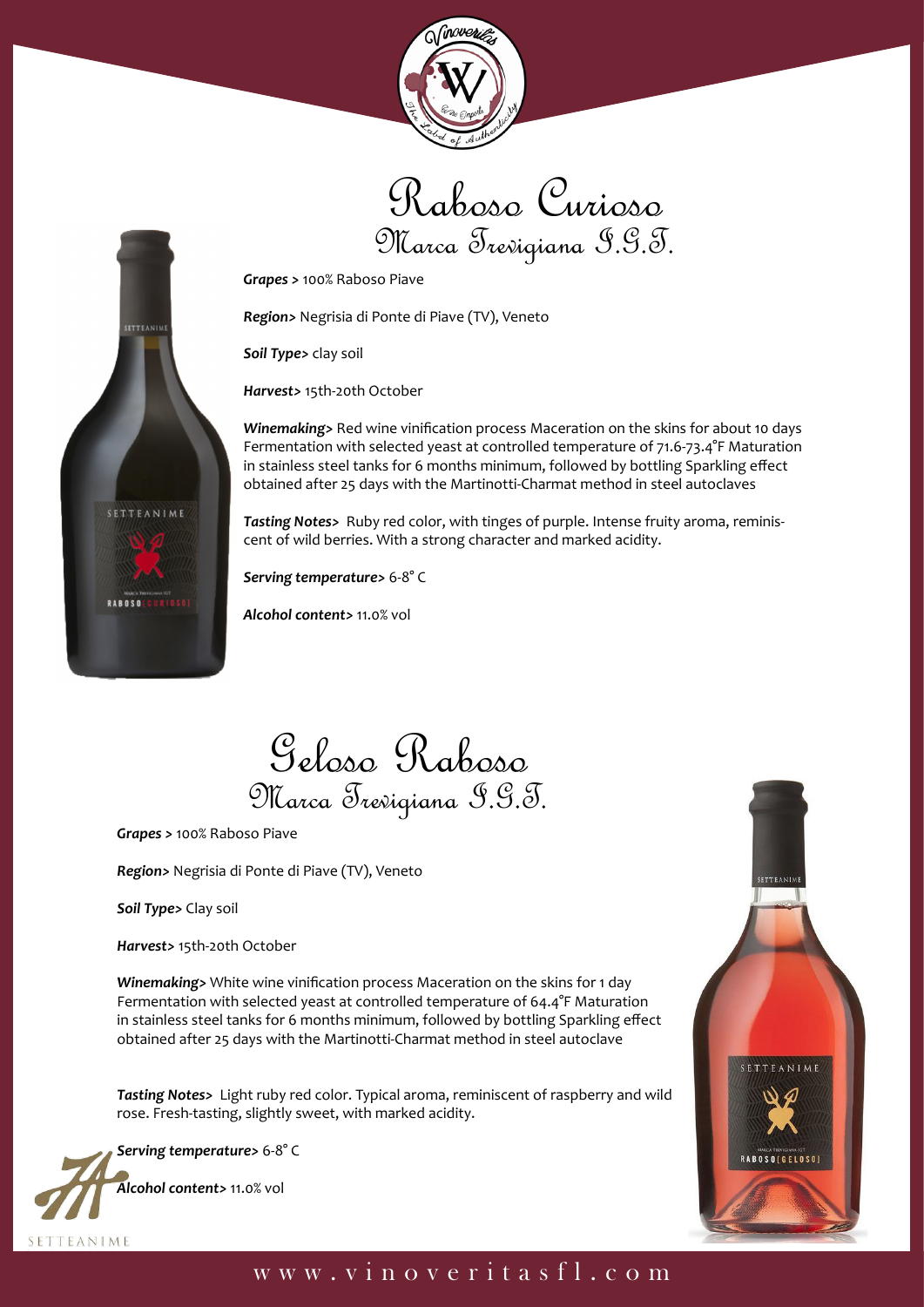





*Region>* Negrisia di Ponte di Piave (TV), Veneto

*Soil Type>* Clay soil

*Harvest>* From mid to end September

*Winemaking>* Red wine vinification process Maceration on the skins for 10 days Fermentation with selected yeast Malolactic fermentation Maturation in stainless steel tanks for at least 6 months.

*Tasting Notes>* Red ruby color with hints of purple. Bouquet of blackberry and blackcurrant, elegant with notes of natural softness. Vinous taste of fruit in full bloom.

*Serving temperature>* 17-18° C

*Alcohol content>* 13.0% vol

*Storage>* In a cool place, away from light sources.



*Grapes >* 100% Glera

**SETTEANIM** 

**ETTEANIME** 

MERLOT

*Region>* Negrisia di Ponte di Piave (TV), Veneto

*Soil Type>* Medium-textured soil, with clay layers.

*Harvest>* Mid-September

*Winemaking>* White wine vinification process Musts clarification through flotation Fermentation with selected yeast at controlled temperature of 58°F Sparkling effect obtained with the MartinottiCharmat method in steel autoclaves for 45 days.

*Tasting Notes>* Bright straw-yellow color. Intense fruity aroma, green apple on notes of spring flowers and citrus. Fresh-tasting, crisp, with an exciting perlage.

*Serving temperature>* 6-8° C

*Alcohol content>* 11.0% vol

SETTEANIME

*Storage>* In a cool place, away from light sources.

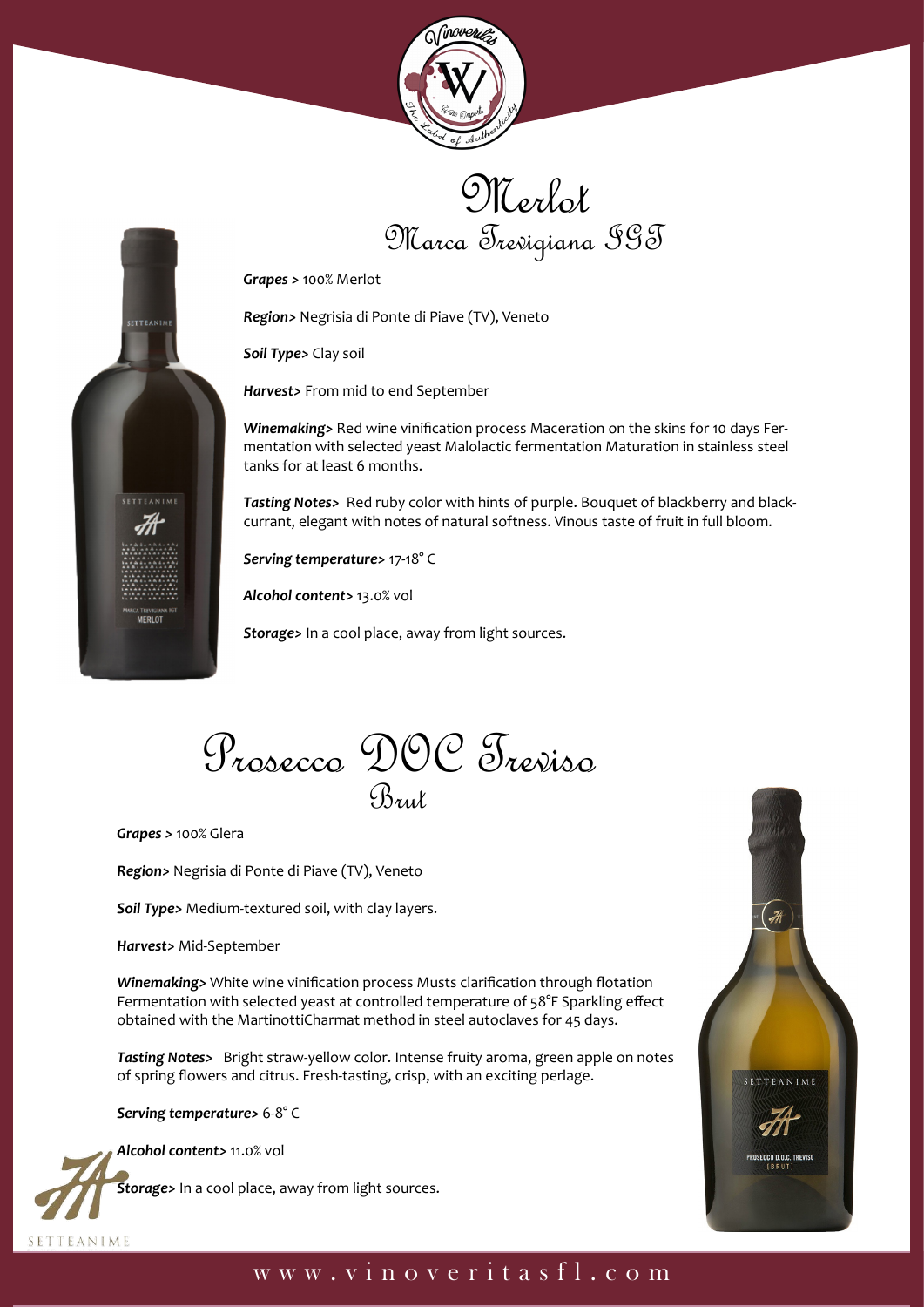



*Grapes >* 100% Cabernet Sauvignon

*Region>* Negrisia di Ponte di Piave (TV), Veneto

*Soil Type>* Clay, medium-textured soil

*Harvest>* End of September

*Winemaking>* Red wine vinification process. Maceration on the skins for 10 days. Malolatic fermentation. Maturation in stainless steel tanks for at least 6 months.

*Tasting Notes>* Red ruby, with tinges of crimson, a brick-red color hen aged. Flowery bouquet reminiscent of violets with hints of red and white pepper, gently herbaceous. Full-flavoured, slightly tannic

*Alcohol content>* 13.0% vol

*Serving temperature>* 17-18° C

*Storage>* In a cool place, away from light sources.



*Grapes >* 100% Glera

SETTEANIM

CA TREVIGIAN

*Region>* Conegliano-Valdobbiadene (TV) , Veneto

*Soil Type>* Rocky, stony, clay layer on the surface

*Harvest>* September

*Winemaking>* White wine vinification process. Cold static settling. Fermentation with selected yeast at controlled temperature of 58°F. Sparkling effect obtained with the MartinottiCharmat method in steel autoclaves for 50 days.

*Tasting Notes>* Straw-yellow with delicate green hints. Typical of the territory with notes of apple and pear, accompanied by light flowers scents. Fresh-tasting, dry, crisp, enveloping.

*Serving temperature>* 6-8° C

*Alcohol content>* 11.0% vol

**SETTEANIME** 

*Storage>* In a cool place, away from light sources.